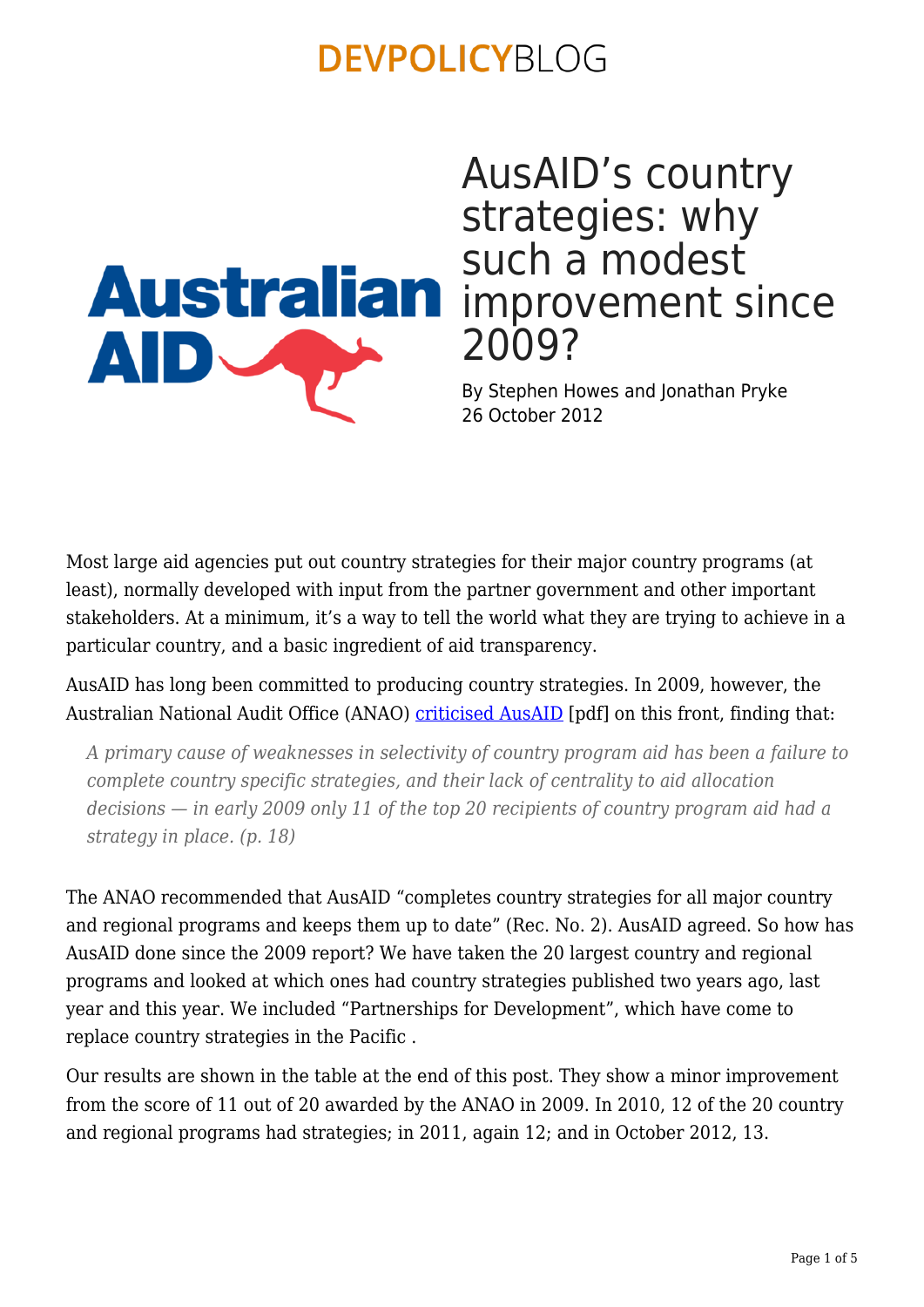In all three years, there were strategies for the top five programs. But, on the negative side of the ledger, the sixth and seventh biggest programs haven't had strategies for most of the last three years.

The Pacific is by far the best performing region. All major recipients have a Partnership for Development in place, and there is a [page](http://www.ausaid.gov.au/countries/Pacific/partnership/Pages/default.aspx) on the AusAID website listing them all.

Why hasn't there been greater and faster improvement since the ANAO report? Timely country strategy completion is not always possible. The situation on the ground changes, or partner government consultations are delayed. But even allowing for this, the limited improvement in the completion rate is surprising. It is particularly odd because for at least the last two years, two of AusAID's key performance performance indicators have been that "strategies [be] in place for 100 per cent of country, regional and thematic programs." And for the last two years, AusAID has needed to admit that it has fallen short. In its 2011 [Annual Report](http://www.ausaid.gov.au/makediff/pages/strategy.aspx) [pdf], AusAID committed to update all its strategies in 2011-12 (p.17). But in its just released [2012 Annual Report](http://www.ausaid.gov.au/AnnualReports/Pages/rep12default.aspx) it admits that this hadn't been done. The reason given is that "the Independent Review of Aid Effectiveness and subsequent release of the Effective Aid policy in July 2011 delayed some program strategy development, affecting a small proportion of the program portfolio."

Whether 20 percent (the value of the seven out of the 20 top programs currently without a strategy) is small is one issue, but is it reasonable to blame the non-publication of so many country strategies on the new aid policy?

Since the aid review, AusAID has certainly been busy putting in place a new [overall policy](http://www.ausaid.gov.au/publications/Pages/5621_9774_1073_3040_2380.aspx) and several new strategies. There are some eight new [thematic strategies](http://www.ausaid.gov.au/aidissues/Pages/home.aspx) (for health, education, etc), as well new strategies for [multilateral engagement,](http://www.ausaid.gov.au/Publications/Pages/multilateral-engagement-strategy.aspx) [private sector](http://www.ausaid.gov.au/publications/pages/private-sector-development-strategy.aspx) [development](http://www.ausaid.gov.au/publications/pages/private-sector-development-strategy.aspx), [civil society engagement,](http://www.ausaid.gov.au/Publications/Pages/civil-society-engagement-framework.aspx) [AusAID research,](http://www.ausaid.gov.au/Publications/Pages/research-strategy-2011-16.aspx) and the [Comprehensive Aid Policy](http://www.ausaid.gov.au/makediff/Pages/capf.aspx) [Framework.](http://www.ausaid.gov.au/makediff/Pages/capf.aspx)

Getting all these policy documents out is itself a major achievement, but the argument that the process of overall policy development has delayed the completion of country strategies can only extend so far.

Consider the fact that in December 2010 AusAID released draft strategies for five of its top 20 programs (Burma, Bangladesh, Sri Lanka, East Asia regional, and Pacific regional) with a promise to release final strategies six months later. For some reason, 22 months later, the final strategies still haven't seen the light of day. If those December drafts had been final versions, or if AusAID had actually kept to its commitment to publish final versions in June 2011, the scores in our tables would look much better. But as of now those drafts are of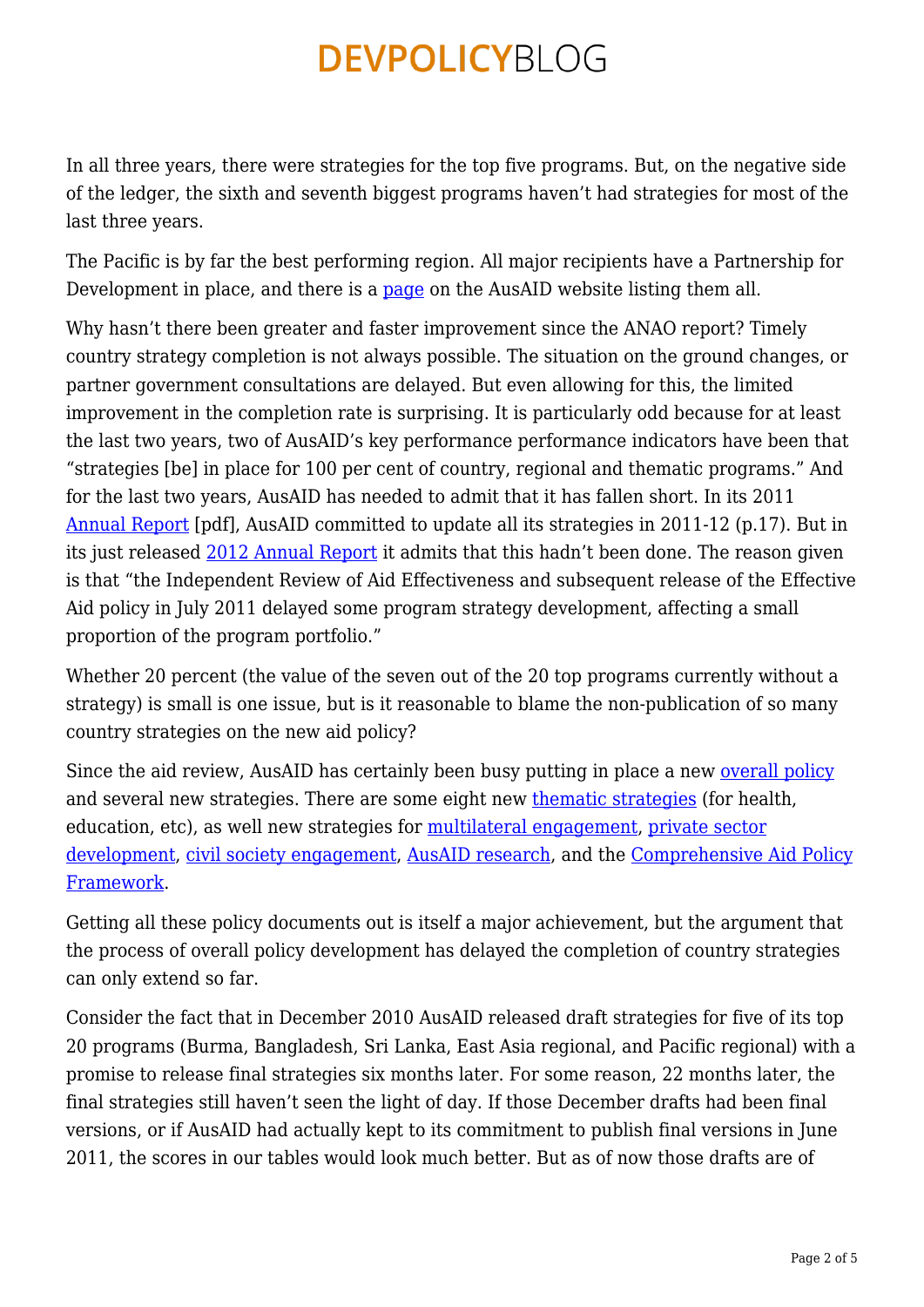little use. Do they still guide decision making? Or are they irrelevant? The outside observer really can't tell. And what happened to that June 2011 deadline? Perhaps it was decided that the strategies couldn't be finalised until the Effective Aid policy was in place. That was July 2011. But here we are at the end of 2012, and there are still no final versions for any of those five drafts.

Or take Vietnam, the sixth biggest program. Its 2010-2015 country strategy was finally released in October 2012, more than half way through the strategy period. The just-released Vietnam country strategy is a short 19-page document, most of it at a very high level. The strategy says that Australian aid will focus on human resource development, economic integration, and environmental sustainability. These objectives no doubt make a lot of sense, but they are not ones dictated by any review or new strategy. There is simply no way that the long delay in releasing the Vietnam strategy can be satisfactorily explained by references to changes in overall aid policy.

In any case, changes in overall aid policy can be expected to happen fairly often. There could well be major changes again if there is a new government after the next election. If country strategies are to be delayed by a matter of years whenever a new aid strategy is adopted, it will never be possible to ensure timely and regular publication of country strategies.

At most, the changes in aid policy can be regarded as a contributing factor to the slow response to the ANAO recommendation. What else might explain it? Perhaps it is simply that AusAID is a very busy agency, and its Minister (who has to approve the strategies) is a very busy Minister, and putting out country strategies in a timely manner hasn't been a high priority. It is not something AusAID gets quizzed about at Senate Estimates, nor something which aid stakeholders push for. Most aid lobbyists want more aid, and more aid for their cause, but who lobbies for country strategies?

It is encouraging that AusAID has renewed its commitment to finalise and publish country strategies with a promise in its May 2012 [Comprehensive Aid Policy Framework](http://www.ausaid.gov.au/Publications/Pages/comprehensive-aid-policy-framework.aspx) to have published strategies for all its top 20 countries by the end of 2012. That's not quite what we are measuring, as we are looking at the top 20 countries and regions, but it will be interesting to see how much AusAID can lift its score by the end of the year, not just for the top 20, but in fact for all country and regional strategies, as promised by the Annual Report.

Ultimately it is up to those of us who want more effective aid to hold AusAID to account in relation to its public commitments. It is in that spirit that our analysis has been undertaken.

#### **Country and regional programs with a published, final strategy**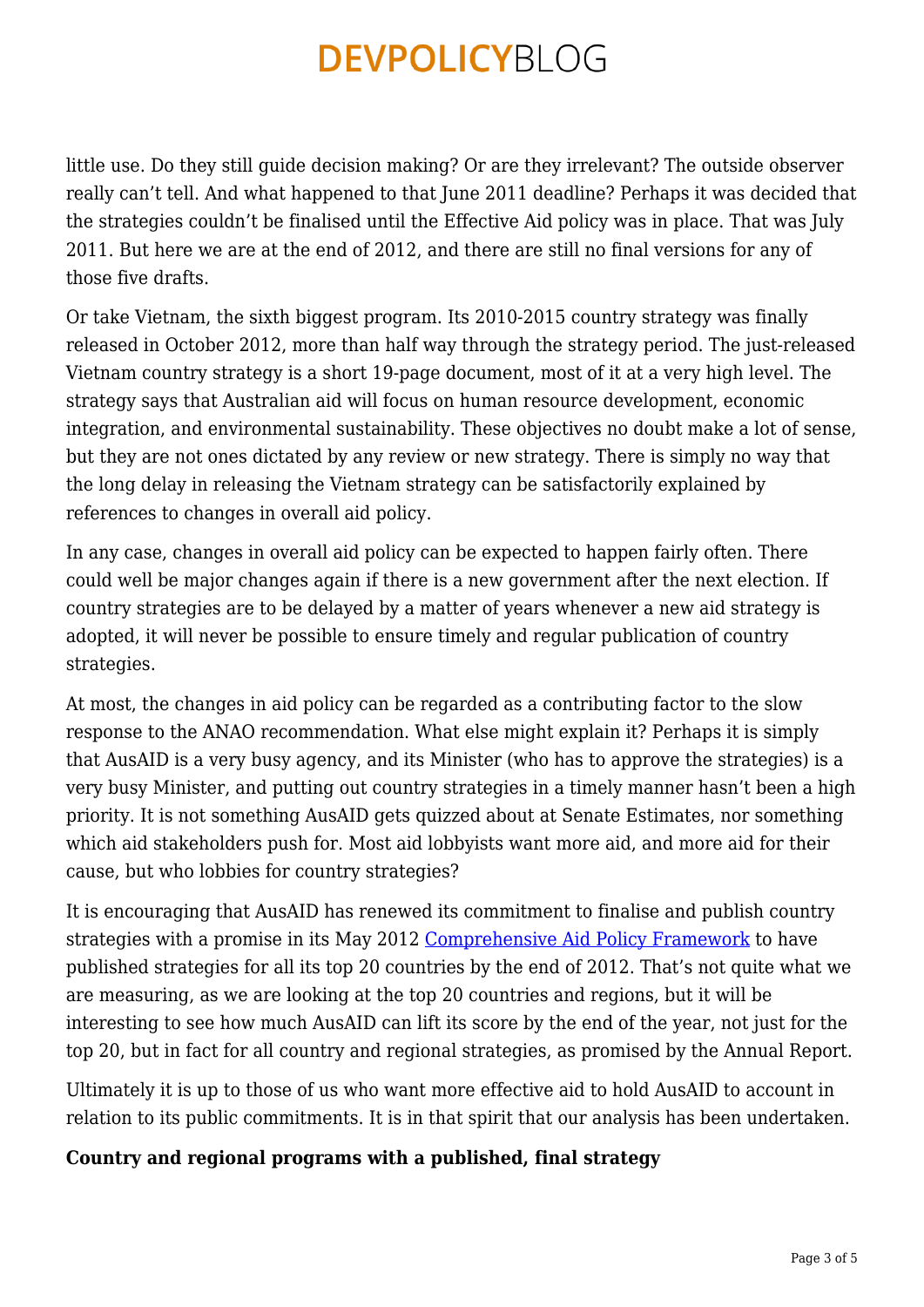| Country                        | 2012-13 Budget | 2010 | 2011 | 2012         |
|--------------------------------|----------------|------|------|--------------|
|                                | Estimate (\$m) |      |      | (up to Oct.) |
| Indonesia                      | 578.4          | ✓    | ✓    |              |
| Papua New Guinea               | 491.7          | ✓    | ✓    | ✓            |
| Sub-Saharan Africa             | 354.6          | ✓    |      | ✓            |
| Solomon Islands                | 239.4          | ✓    | ✓    | ✓            |
| Afghanistan                    | 201.7          | ✓    | ✓    | ✓            |
| Vietnam                        | 150.4          | ×    | ×    | ✓            |
| Regional and Other Pacific     | 141.0          | ×    | ×    | ×            |
| Philippines                    | 128.7          | ✓    | ✓    | ✓            |
| <b>East Timor</b>              | 127.1          | ✓    | ✓    | ✓            |
| Bangladesh                     | 100.5          | x    | ×    | ×            |
| Pakistan                       | 96.4           | ×    | ×    | ×            |
| Cambodia                       | 94.7           | ✓    | ✓    | ✓            |
| East Asia Regional             | 89.6           | ×    | ×    | ×            |
| Vanuatu                        | 72.9           | ✓    | ✓    | ✓            |
| <b>Burma</b>                   | 63.8           | ×    | ×    | ×            |
| <b>Palestinian Territories</b> | 56.7           | ✓    | ✓    | ×            |
| Fiji                           | 55.6           | ×    | x    | ✓            |
| Laos                           | 54.9           | ✓    | ✓    | ✓            |
| Sri Lanka                      | 47.1           | ×    | ×    | ×            |
| Samoa                          | 45.5           | ✓    | ✓    | ✓            |
| <b>TOTAL</b> (out of 20)       |                | 12   | 12   | 13           |

Notes: We use the top 20 countries measured by allocations in the 2012-13 budget. The 2011-12 list of top 20 countries is the same as 2012-13 (though with a different ordering.) In 2010 Iraq (for which a strategy was [released](http://www.ausaid.gov.au/Publications/Documents/101216%20Strategic%20approach%20to%20aid%20in%20Iraq%20-%20Dec%202010.pdf) [pdf] in December 2010, covering only until June 2011) and Northern Africa/Middle East (no country strategy) are in and Samoa (country strategy for all three years) and Fiji (a country strategy released in 2012) are out.

*Stephen Howes is Director of the [Development Policy Centre.](http://devpolicy.anu.edu.au) Jonathan Pryke is a Researcher at the Centre.*

#### **About the author/s**

#### **Stephen Howes**

Stephen Howes is the Director of the Development Policy Centre and a Professor of Economics at the Crawford School.